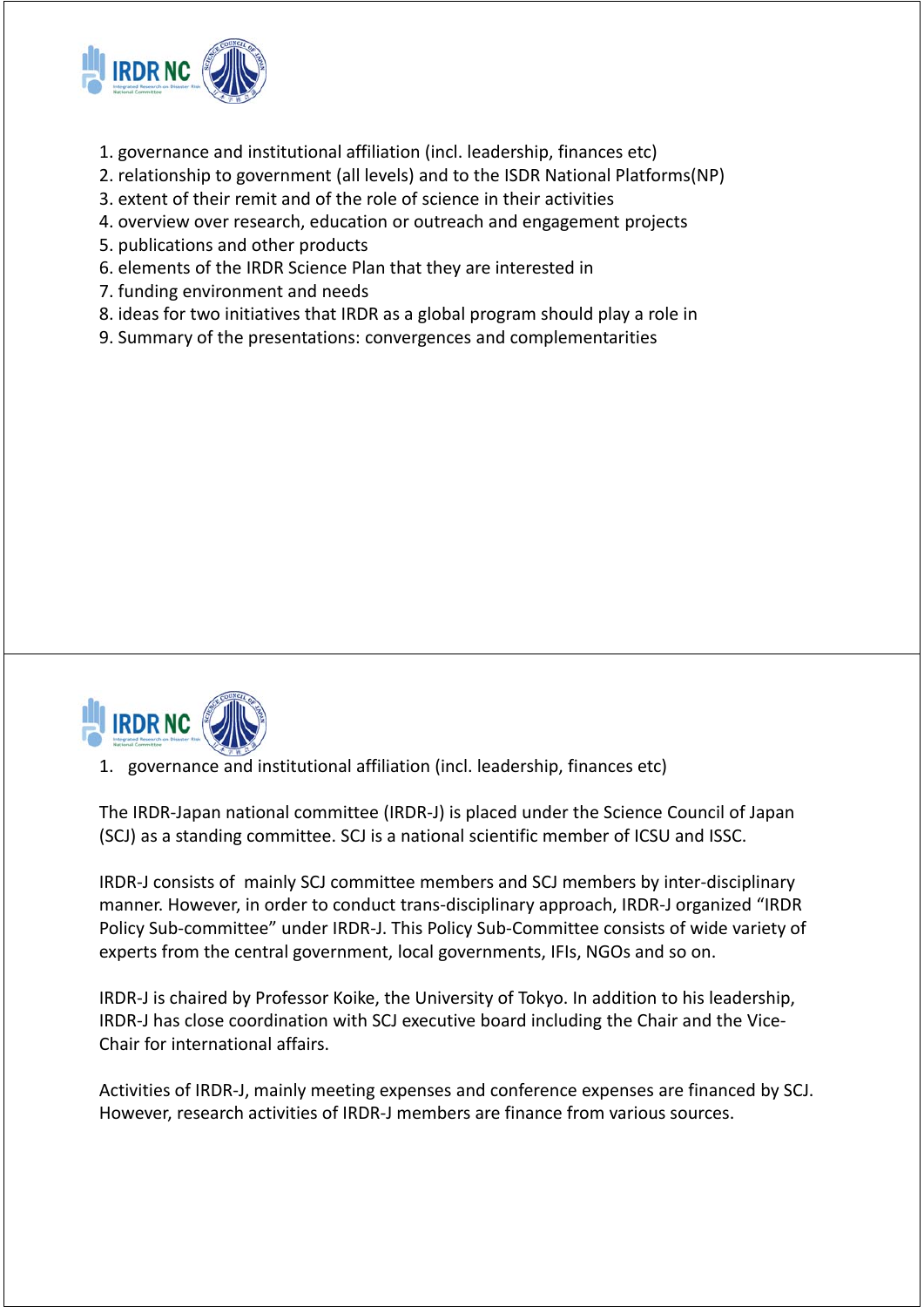

2. relationship to government (all levels) and to the ISDR National Platforms(NP)

Central Disaster Management Council is regarded as a national platform of Japan. This council is an advisory and coordination body. Day to day managements are conducted by Director‐General for Disaster Management in Cabinet Office and other relating ministries and agencies.

Local governments, prefectures and municipalities, also set up their local disaster management councils and their own disaster management sections.

These central and local platforms have very intense coordination both in policy and practice level where S&T experts are always invited and involved..

Almost all IRDR‐J members participate in advisory councils and practical activities in central and local governments. In addition, SCJ has an function to make official advices for national policies.

As for WCDRR, Prof. Onishi, the SCJ President, is the chair of national advisory board of WCDRR of Cabinet Office. Prof. Hayashi, Vice Chair of IRDR‐J, is also a member of the board.



1923 Great Kanto earthquake



1995 Great Hanshin earthquake



2011 GEJET

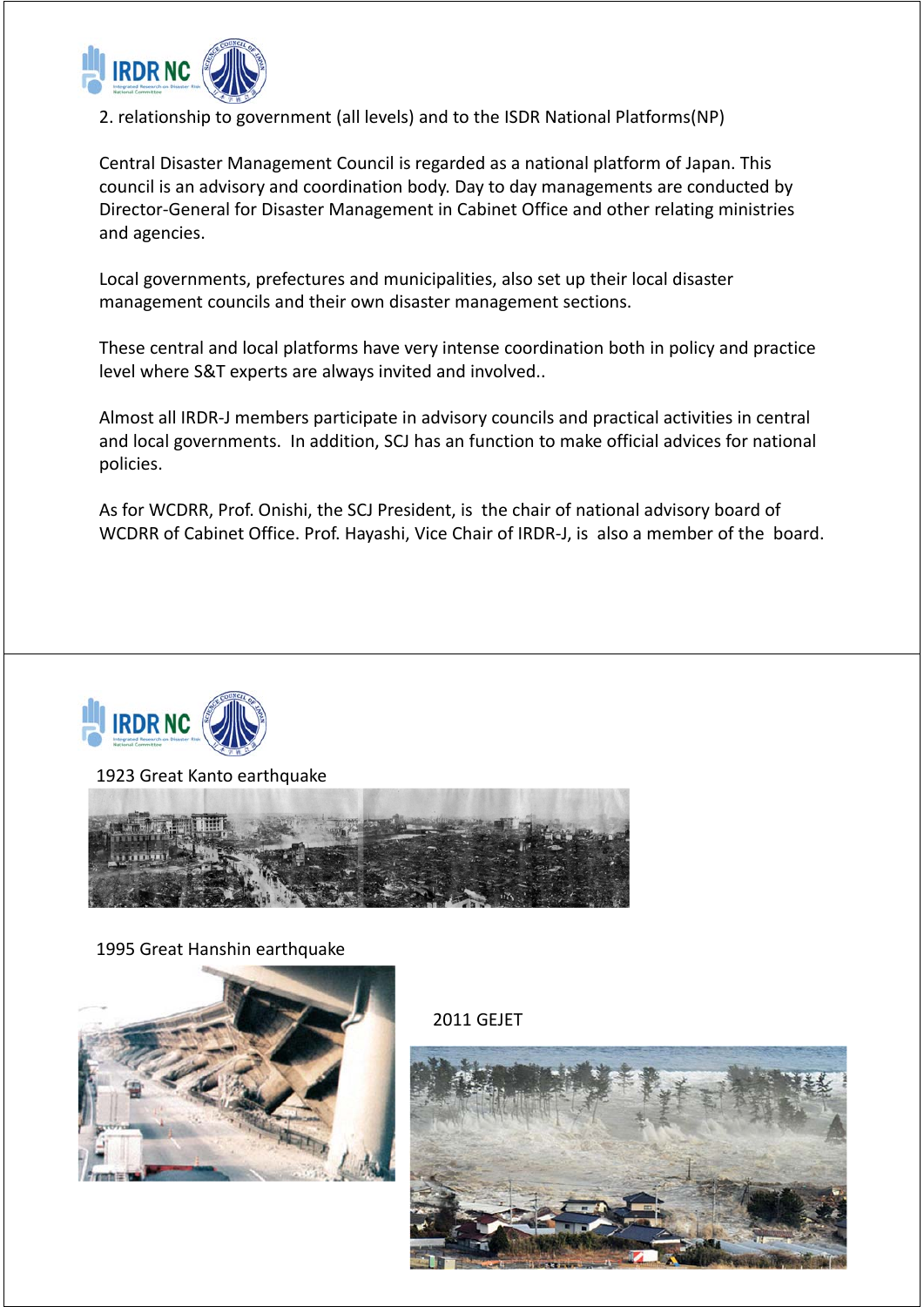

## 2014 Landslide in Hiroshima



2014 Mt. Ontake Eruption





# Emergency operations center, Nagoya City



Emergency operations center A Small Municipality

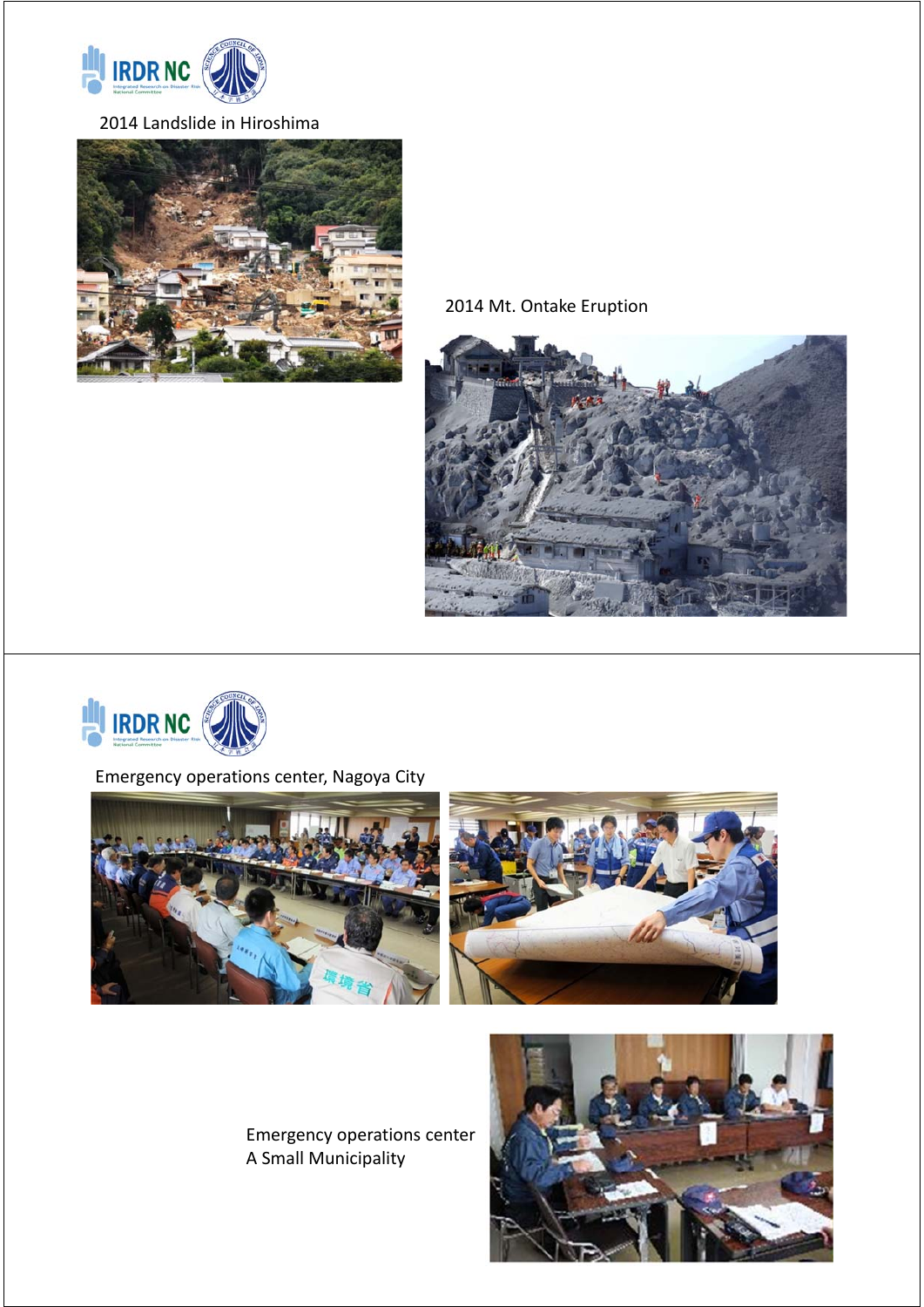

2. relationship to government (all levels) and to the ISDR National Platforms(NP) **Cont.**

IRDR‐J members, including policy sub‐committee members from key institutions of GOJ for WCDRR have very close coordination for formulating GOJ's inputs for HFA2.

These inputs would include outcomes of the meeting on 1 Oct 2014 at Paris that the chair of IRDR‐J attended, and tele‐con on 30 Oct that the SCJ President attended.

Japan International Cooperation Agency (JICA) is also a member of IRDR‐J. JICA has been conducting a number of project that support establishing NPs in developing countries. Many of these activities have been conducted in coordination with UNISDR. Many of other IRDR‐J members have participated in these activities.

IRDR‐J is intending to help developing countries to establish/enhance their national platforms in conjunction with international organizations such as JICA, ADB and UNISDR.

IRDR‐J j is intending to collaborate with other NCs especially in E & SE Asia. The collaboration with ICoE-Taipei is in progress.



After Sri Lanka hit by Indian Ocean Tsunami in 2004, Japan has supported Sri Lanka to improve its Disaster Management Capacity. Through series of projects/activities, Sri Lanka established the Ministry of Disaster Management, and have conducted substantive amount of efforts in DRR.



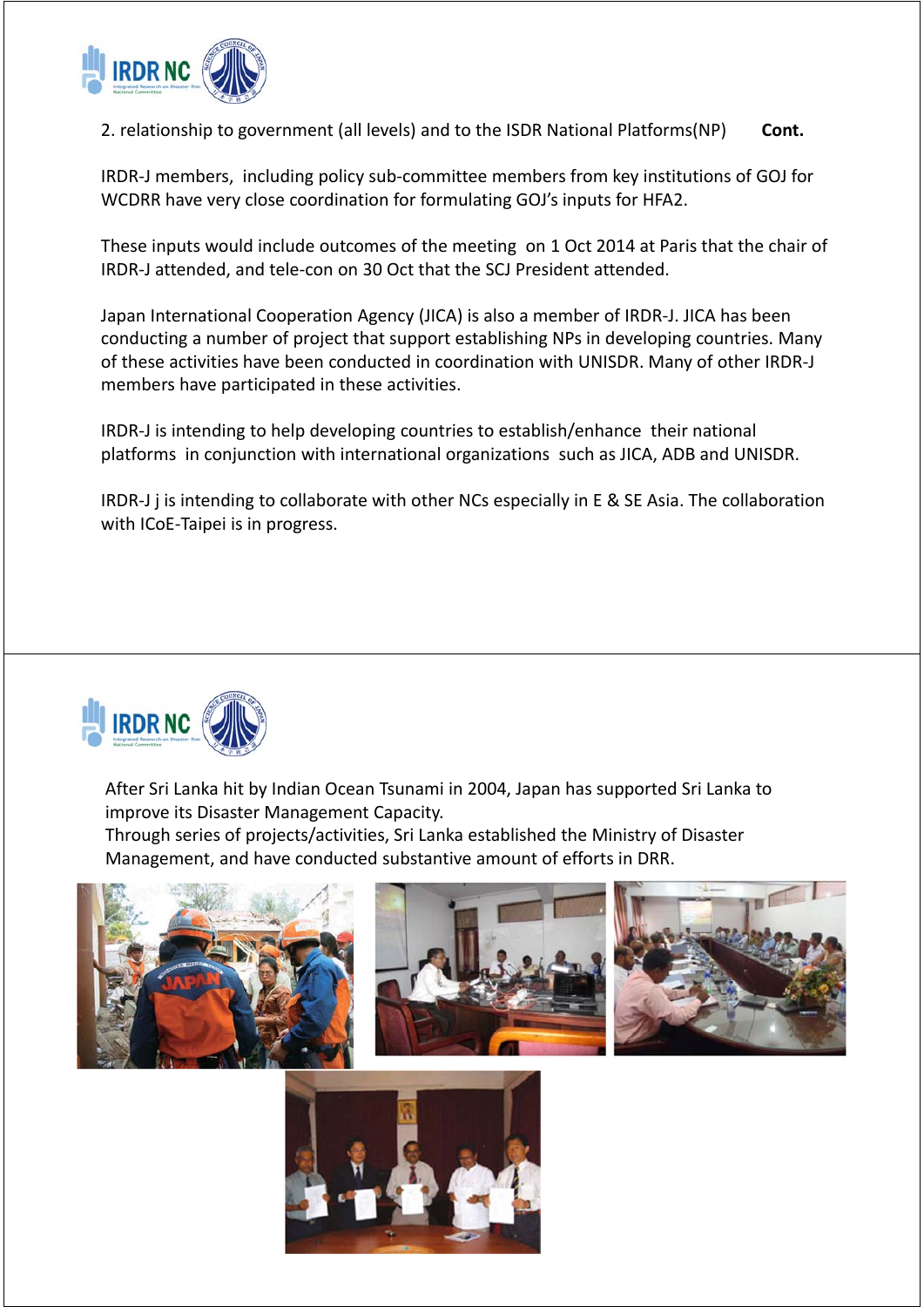

- 3. extent of their remit and of the role of science in their activities
- 4. overview over research, education or outreach and engagement projects
- 5. publications and other products

As for over research, education or outreach and engagement projects , IRDR‐J is not a body to conduct them. However, IRDR‐J members have been very active on them through their involved organizations.

IRDR‐J, as a part of SCJ, has a role to make policy recommendations to the government and public by the law of establishing of SCJ. Through this function, IRDR‐J would like to publish policy recommendations in DRR targeting both for Japan and the World.



6. elements of the IRDR Science Plan that they are interested in

As DRR research and partition are very active in Japan. IRDR-J is interested in all elements of IRDR, AIRDR, DATA, FORIN, and RIA.

Among them, IRDR‐J would like to highlight on data and statistics as they are the very basic tools to visualize an importance of DRR to public. Zero‐draft of HFA2 also mentioned the importance of data and statistics.

IRDR‐J also has strong interests in real action to curve losses (Objective 3) and best practices where S&T actually reduced the risk. In this line, IRDR‐J supports the Taipei proposed RILM and intends to collaborate for implementation.

From experiences of Japan's cooperation with developing countries on disaster management, we understand that lack of sectoral coordination is one of the reasons of insufficient outcome of cooperation.

To enhance effectiveness of DRR activities, enhancing NPs and data collection/statistics ability is the main focus of IRDR‐J.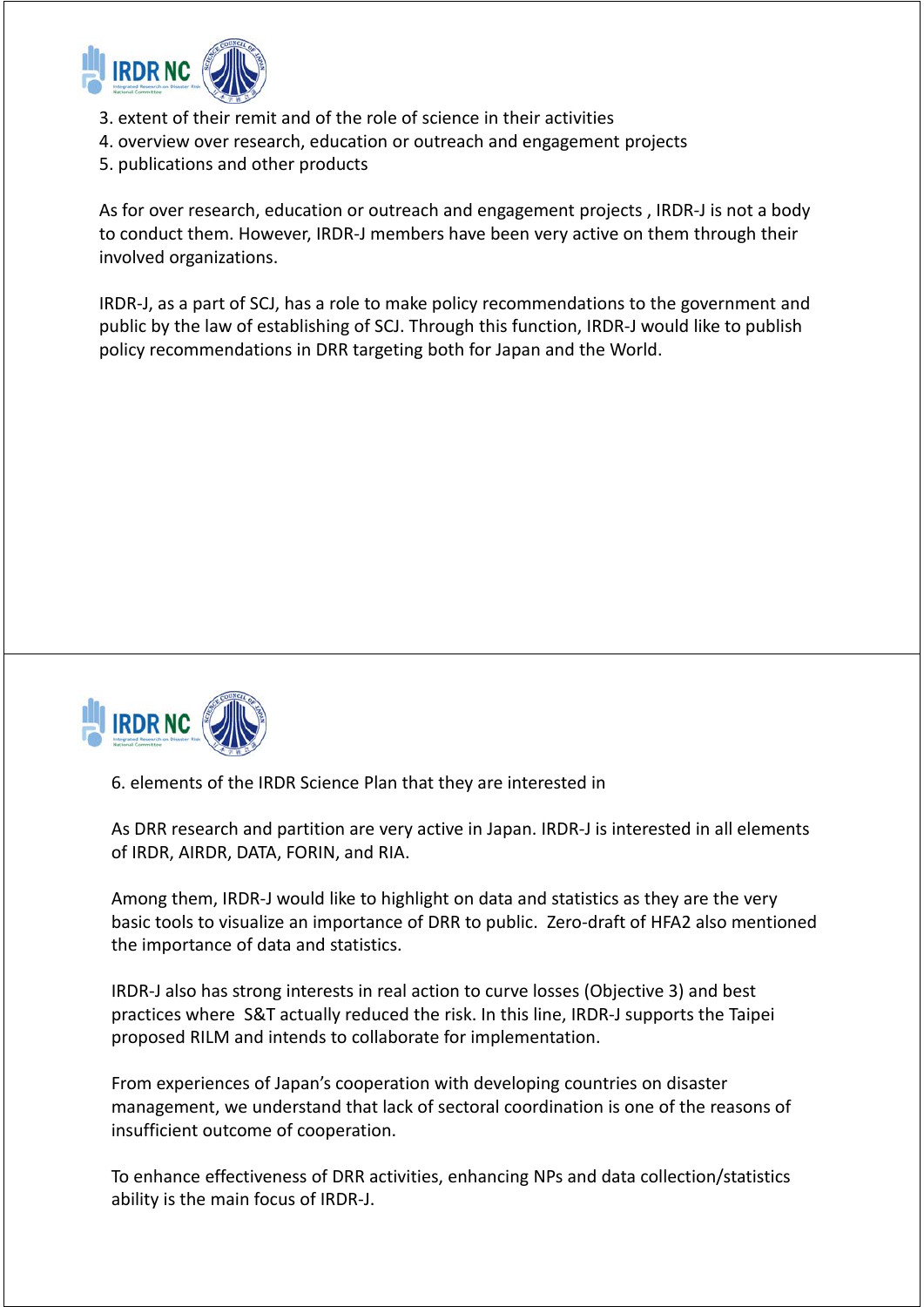

#### 7. funding environment and needs

Activities of IRDR‐J, mainly meeting expenses and conference expenses are financed by SCJ. However, research activities of IRDR‐J members are finance from various sources.

In 2013, IRDR‐Japan proposed "Large Scale Research Program on IRDR" to the Large Scale Research Plan of SCJ (LSRP‐SCJ). LSRP‐SCJ is a recommendation from SCJ to the Government of Japan (GOJ) for the next 10 years research priority in Japan. This program was selected as a "special priority research project". Based on this special priority, IRDR related researchers and institutions will make research proposals to funding sources concerned.

IRDR‐J activities are not limited in research area, but are expanding practical projects with many partners such as the central government, local governments, JICA, ADB, etc. As they have large amount of funds for project implementation, IRDR‐J members and related institutions participate in these projects and work for realizing scientific outcomes through implementing projects.



SATREPS is a Japanese government program that promotes international joint research. The program is structured as a collaboration between the Japan Science and Technology Agency (JST) , which provides competitive research funds for science and technology projects, and the Japan International Cooperation Agency (JICA), which provides development assistance (ODA).

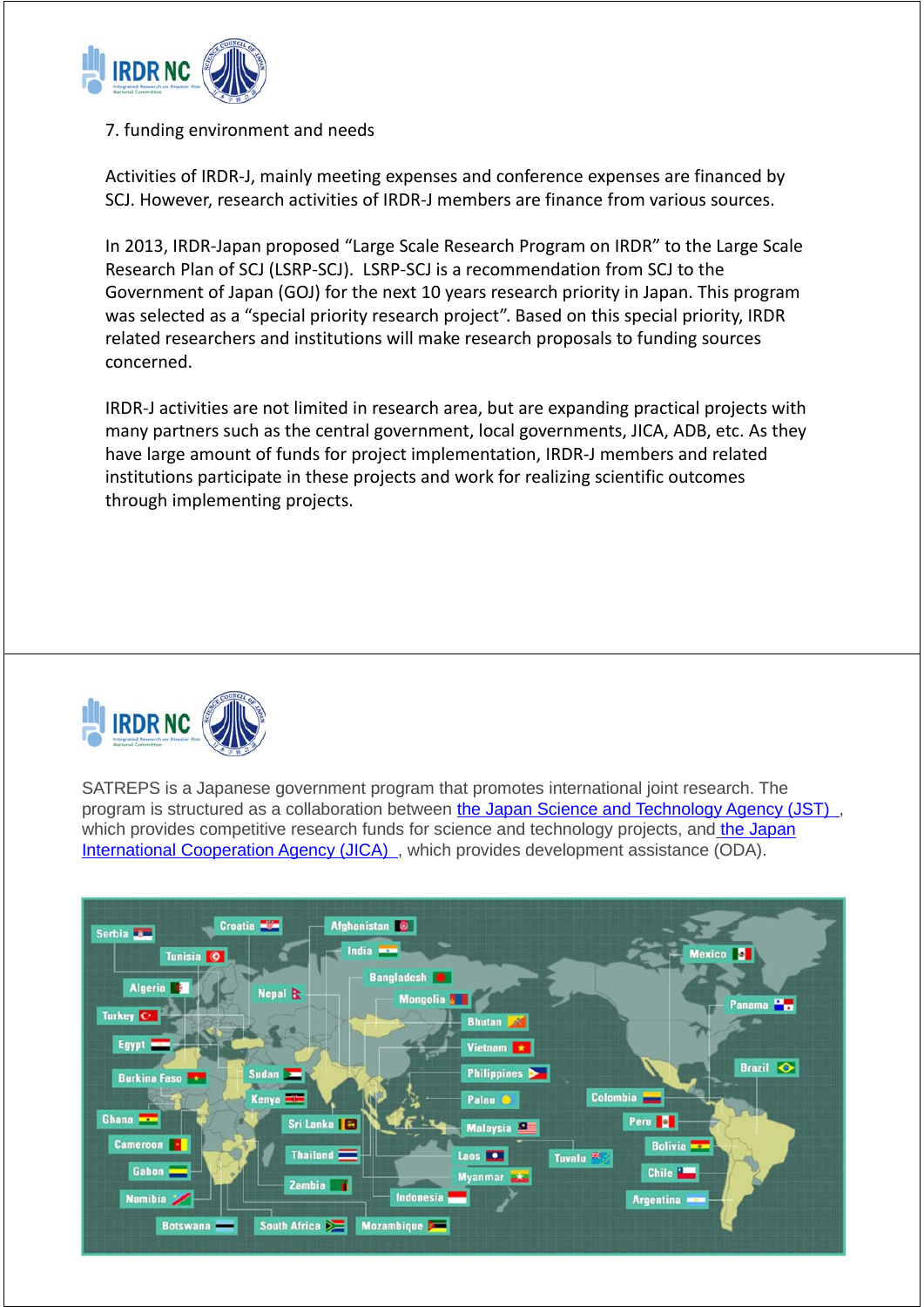

8. ideas for two initiatives that IRDR as a global programme should play a role in

### 1. DATA

As mentioned earlier, capacity development (CD) of data and statistics by NPs are important. To do so, following IRDR initiatives would be important.

1) Formulating NPs and their CD on data collection and data collection administration.

2) Supporting CD on Inter-disciplinary, multi-disciplinary approach.

## 2. DRLR (Disaster Risk and Loss Reduction)

DRLR is a newly proposed project by IRDR‐ICoE Taipei, revised as a potential IRDR Flagship Project. This project aims to an implementation oriented approach, in other words, trans‐ disciplinary approach. As mentioned in "IRDR‐Science plan", "Why, despite advances in the natural and social science of hazards and disasters, do losses continue to increase? " we need to conduct evidence base and output oriented research involving all levels of DRR partners especially practitioners.

In order to conduct DATA and DRLR program (including other IRDR program), it is essential to set up a NC in each country and vitalize it. In this regard, IRDR should support to promote dialogue and cooperation between the NP and NC in each country by making effective use of the opportunity of the Global Platform meeting biannually in collaboration with UNISDR/STAG. An idea of another biannual Regional Platform meeting will accelerate their coordination.



In order to implement before‐mentioned approaches, IRDR‐J proposes the above illustrated Networking.